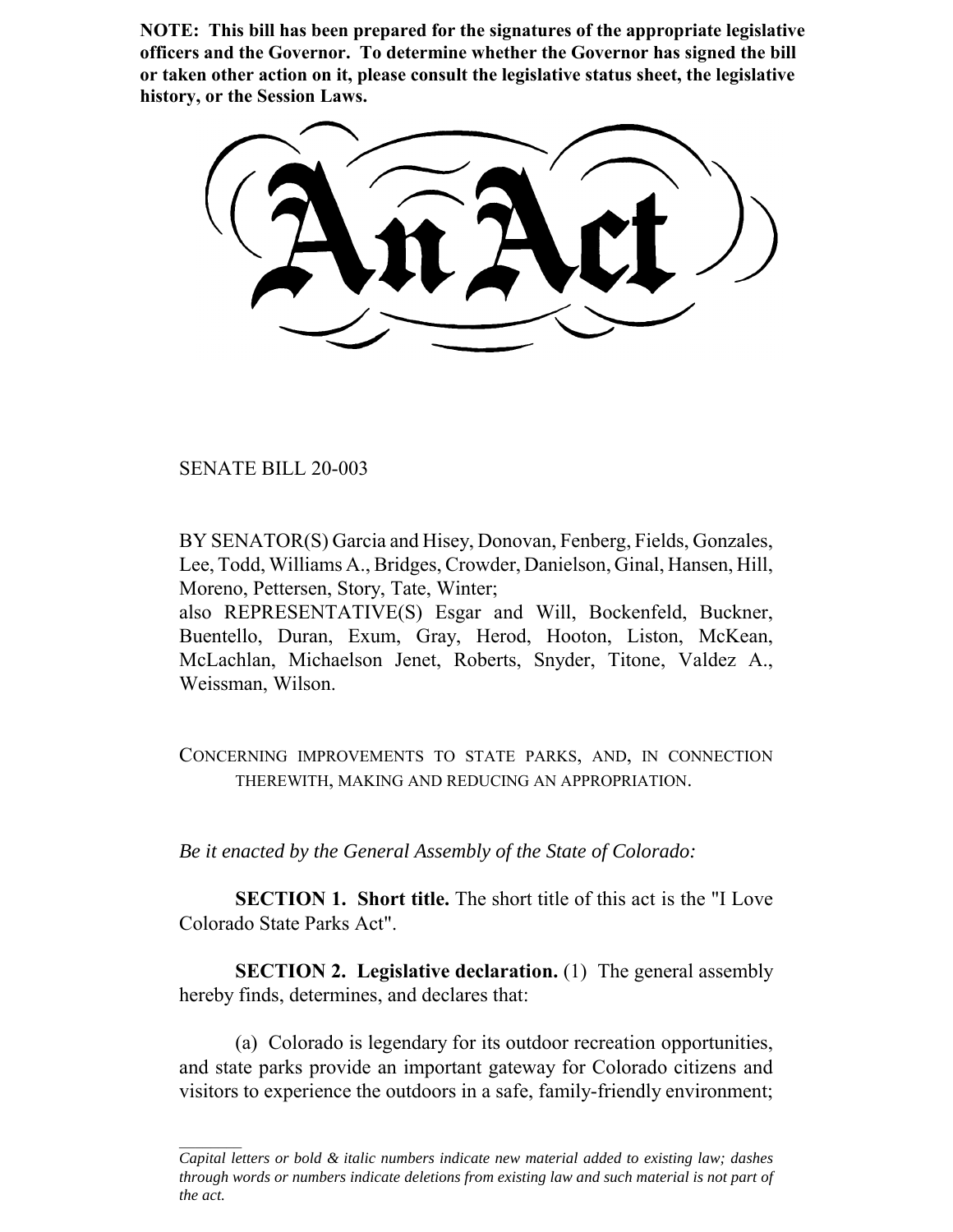(b) The state's population is rapidly growing, and ninety percent of Coloradans participate in outdoor recreation activities. Overall, outdoor recreation contributes sixty-two billion dollars to Colorado's economy, and the industry pays twenty-one billion dollars annually in wages and salaries.

(c) Colorado's state park system accommodates more than fifteen million visitor days each year and contributes one billion two hundred million dollars annually to the state's economy. Visitation at state parks has grown steadily over the last five years, with a net increase of more than two million two hundred thousand visitor days from fiscal year 2014-15 through fiscal year 2018-19, and maintenance and capacity improvements have not kept up with this significant growth in demand.

(d) To address these visitation challenges, Senate Bill 18-143, the "Hunting, Fishing, and Parks for Future Generations Act" enacted in 2018, set a goal for Colorado Parks and Wildlife to identify and plan the development of a new state park. Colorado has not opened a new state park since Staunton State Park in 2013, and the state park system has lost acreage in the past decade.

(e) The Fishers Peak property in Las Animas county was identified as Colorado's next state park through a partnership between the city of Trinidad, Great Outdoors Colorado, The Nature Conservancy, The Trust for Public Land, and Colorado parks and wildlife. The property provides an iconic backdrop to the city of Trinidad and presents a rare opportunity to benefit the local economy, achieve landscape-level conservation, and provide recreational access to more than thirty square miles of public land.

(f) In addition to developing new state parks, Colorado parks and wildlife must prevent Colorado's existing forty-one state parks from being "loved to death" by investing in infrastructure and maintenance to improve the visitor experience and increase capacity.

**SECTION 3.** In Colorado Revised Statutes, 24-75-302, **amend**  $(2)(hh)$  and  $(2)(ii)$ ; and **add**  $(2)(ll)$  as follows:

**24-75-302. Capital construction fund - capital assessment fees calculation - information technology capital account.** (2) The controller shall transfer a sum as specified in this subsection (2) from the general fund

## PAGE 2-SENATE BILL 20-003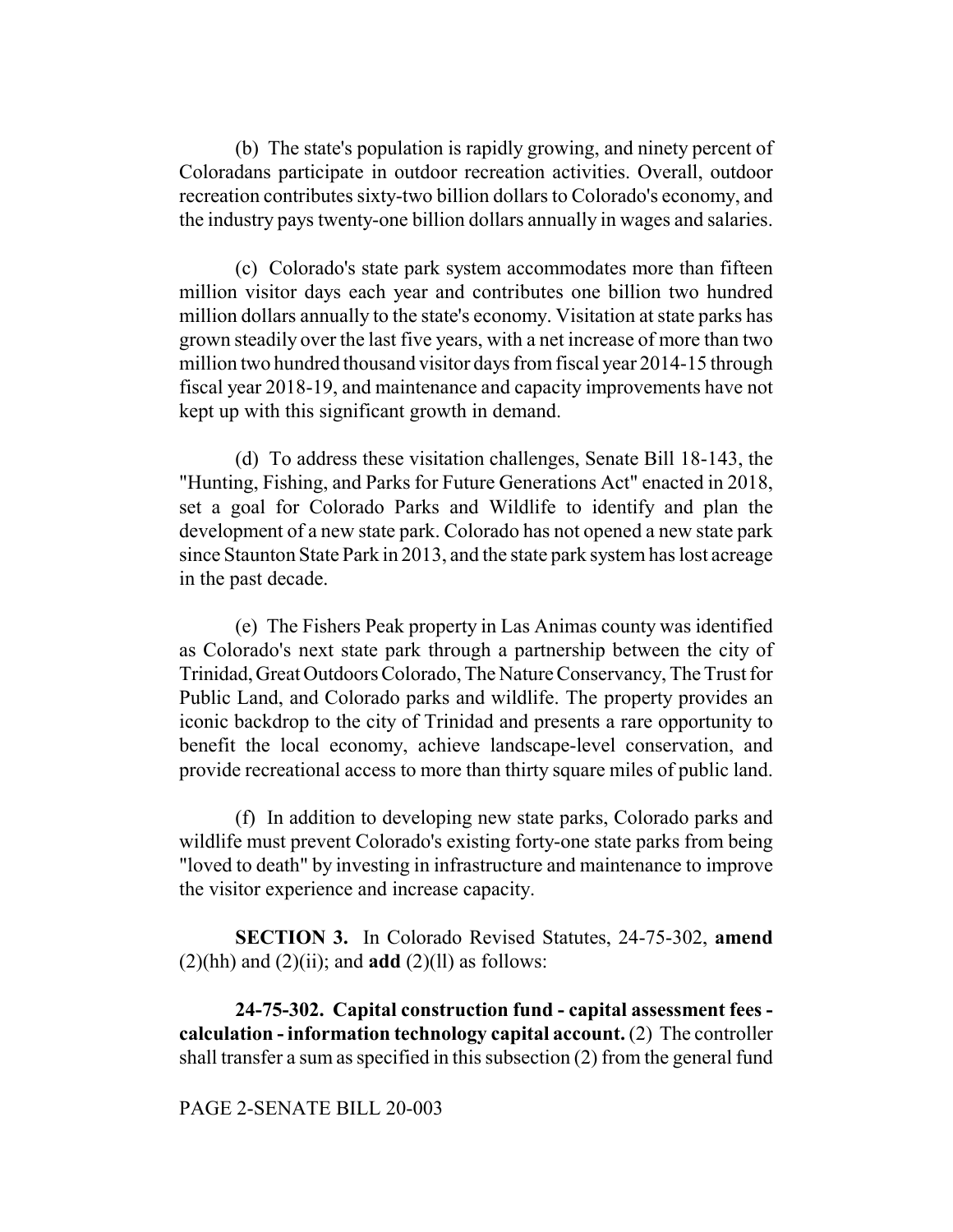to the capital construction fund as money becomes available in the general fund during the fiscal year beginning on July 1 of the fiscal year in which the transfer is made. Transfers between funds pursuant to this subsection (2) are not appropriations subject to the limitations of section 24-75-201.1. The amounts transferred pursuant to this subsection (2) are as follows:

(hh) For the 2019-20 fiscal year, one hundred seventy-eight thousand four hundred seventy-one dollars pursuant to H.B. 19-1250, enacted in 2019; and

(ii) For the 2019-20 state fiscal year, one hundred ten thousand six hundred fifty-two dollars pursuant to S.B. 19-172, enacted in 2019; AND

(ll) FOR THE 2020-21 STATE FISCAL YEAR, ONE MILLION DOLLARS UNDER S.B. 20-003, ENACTED IN 2020.

**SECTION 4.** In Colorado Revised Statutes, **add** 33-9-113 as follows:

**33-9-113. Parks and wildlife commission duties - gifts, grants, and donations for Fishers Peak state park - funding needs reporting repeal** (1) THE COMMISSION SHALL SEEK, ACCEPT, AND EXPEND GIFTS, GRANTS, OR DONATIONS FROM PRIVATE OR PUBLIC SOURCES FOR THE PURPOSES OF DEVELOPING AND IMPROVING FISHERS PEAK STATE PARK.

(2) BY DECEMBER 1, 2020, THE COMMISSION SHALL SUBMIT A REPORT TO THE GENERAL ASSEMBLY DETAILING STATE PARK FUNDING NEEDS AND SHORTFALLS.

(3) THIS SECTION IS REPEALED, EFFECTIVE JULY 1, 2024.

**SECTION 5. Appropriation - adjustments to 2020 long bill.** To implement this act, the general fund appropriation made in the annual general appropriation act for the 2020-21 state fiscal year to the office of the governor for use by the office of information technology for applications administration is decreased by \$1,000,000.

**SECTION 6. Capital construction appropriation.** (1) For the 2020-21 state fiscal year, \$1,000,000 is appropriated to the department of natural resources for use by the division of parks and wildlife. This

PAGE 3-SENATE BILL 20-003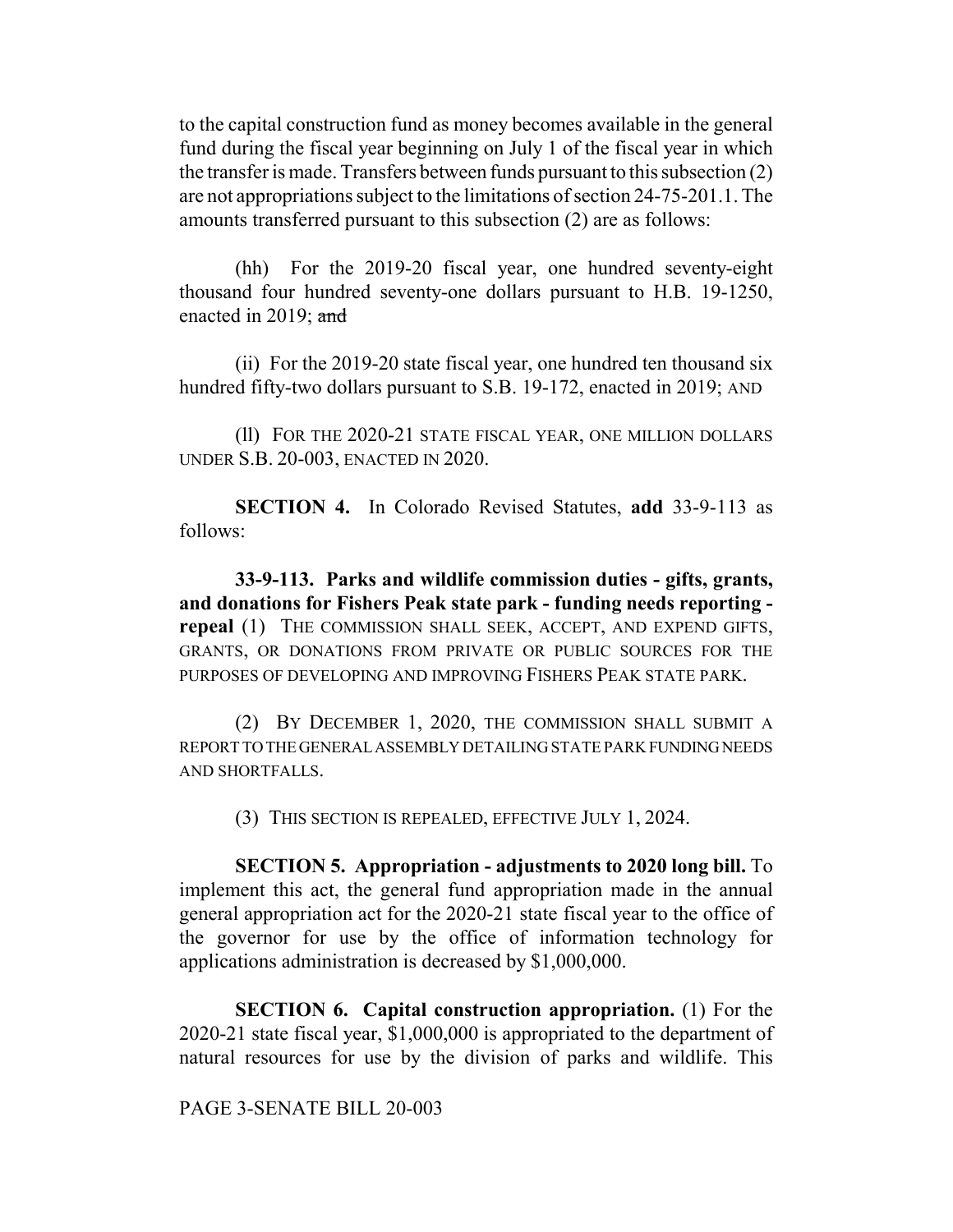appropriation is from the capital construction fund created in section 24-75-302, C.R.S. To implement this act, the division of parks and wildlife may use this appropriation for capital construction related to infrastructure development projects, including conducting any necessary cultural and natural resource studies, at the new Fishers Peak state park in Las Animas county.

(2) The appropriations made in subsection (1) of this section are available upon passage of this act, and if any appropriation project is initiated within the fiscal year, the appropriation for the project remains available until completion of the project or for three years, whichever comes first, at which time the unexpended and unencumbered balances revert to the capital construction fund.

**SECTION 7. Safety clause.** The general assembly hereby finds,